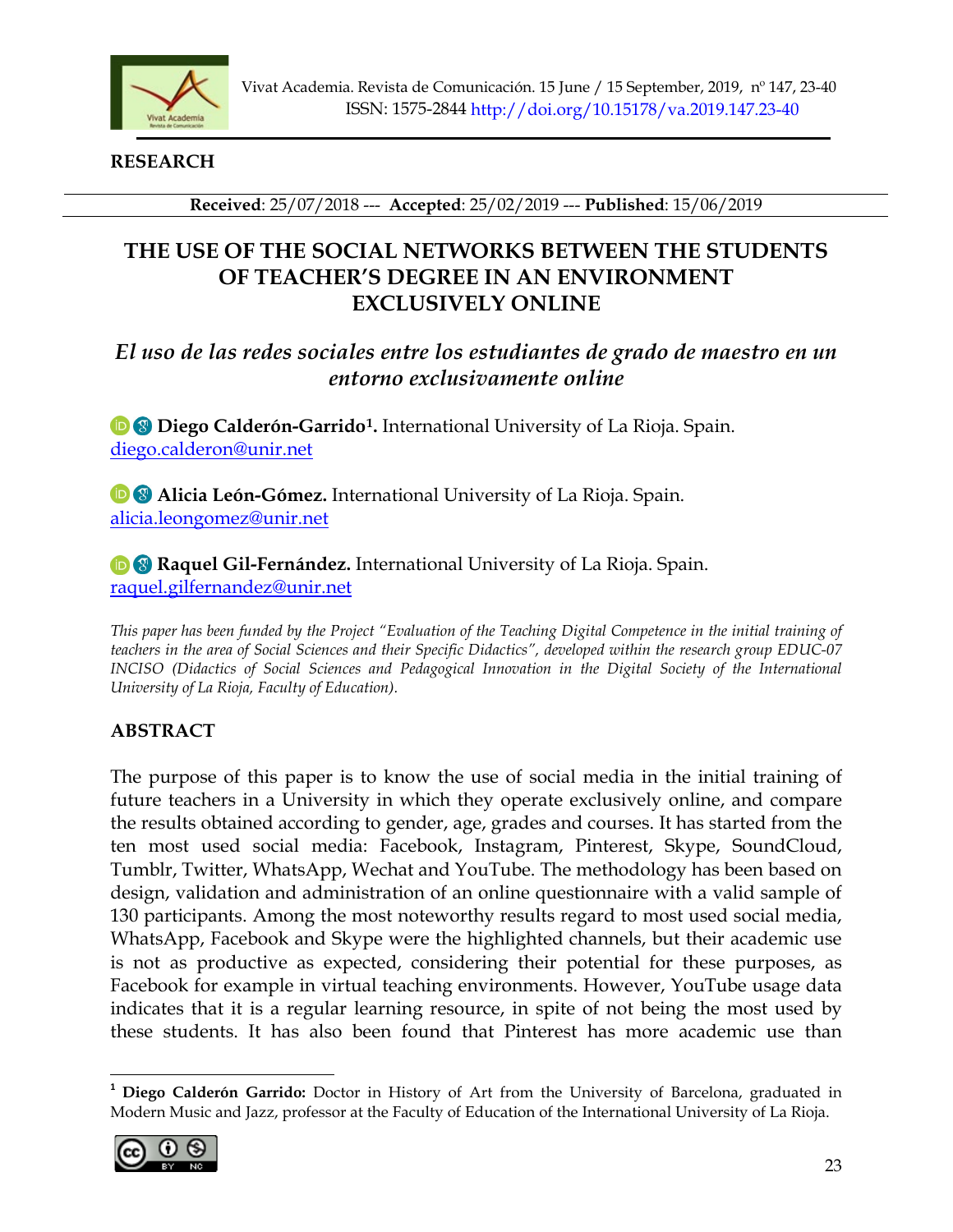Instagram, despite the greater use of the last one among young people nowadays, which is explained by the higher age of students and the versatility of Pinterest to show presentations and jobs.

**KEY WORDS:** digital educational competition - higher education – social networks – educational virtual environments – *Facebook* – *WhatsApp* – *YouTube.*

### **RESUMEN**

Este trabajo tiene como finalidad conocer el uso de las redes sociales en la formación inicial de futuros maestros en una Universidad en la que se opera exclusivamente on line, y comparar los resultados obtenidos en función del género, edad, grados y cursos. Para ello se ha partido de las diez redes sociales más usadas: *Facebook, Instagram, Pinterest, Skype, SoundCloud, Tumblr, Twitter, WhatsApp, Wechat y YouTube*. La metodología se ha basado en el diseño, validación y administración de un cuestionario vía online con el que se ha obtenido una muestra valida de 130 participantes. De entre los resultados más destacables podemos señalar que las redes más usadas son *WhatsApp, Facebook y Skype*, pero su uso académico por parte de los alumnos no es todo lo productivo que cabría esperar teniendo en cuenta su potencial para estos fines, como sucede por ejemplo con Facebook, en especial en entornos de enseñanza virtuales. Sin embargo, los datos de uso de *YouTube*, denotan que a pesar de no ser la más utilizada por estos alumnos, es a la que se saca mejor partido en este sentido, constituyendo para ellos un recurso de aprendizaje habitual. También se ha podido comprobar que *Pinterest* tiene mayor uso académico que *Instagram*, a pesar del mayor uso que tiene la segunda entre los jóvenes en la actualidad, lo que se explica por la edad más elevada del alumnado y la versatilidad de *Pinterest* para mostrar presentaciones y trabajos.

**PALABRAS CLAVE:** competencia digital docente – enseñanza superior – redes sociales – entornos educativos virtuales – *Facebook* - *WhatsApp* – *YouTube.*

# **O USO DAS REDES SOCIAIS ENTRE OS ESTUDANTES DE NÍVEL SUPERIOR EM UM ENTORNO EXCLUSIVAMENTE ONLINE**

### **RESUME**

Este trabalho tem como finalidade conhecer o uso das redes sociais na formação inicial de futuros professores em uma Universidade na qual se opera exclusivamente online, e comparar os resultados obtidos em função do gênero, idade, séries e cursos. Para isso analisamos as 10 redes mais usadas: Facebook, Instagram, Pinterest, Skype, SoundCloud, Tumblr, Twitter, WhatsApp, Wechat e Youtube. A metodologia se baseou no desenho, validação e administração de questionário via online no qual se obteve uma amostra válida de 130 participantes. Entre os resultados mais destacados podemos apontar que as redes mais usadas são WhatsApp, Facebook e Skype, mas seu uso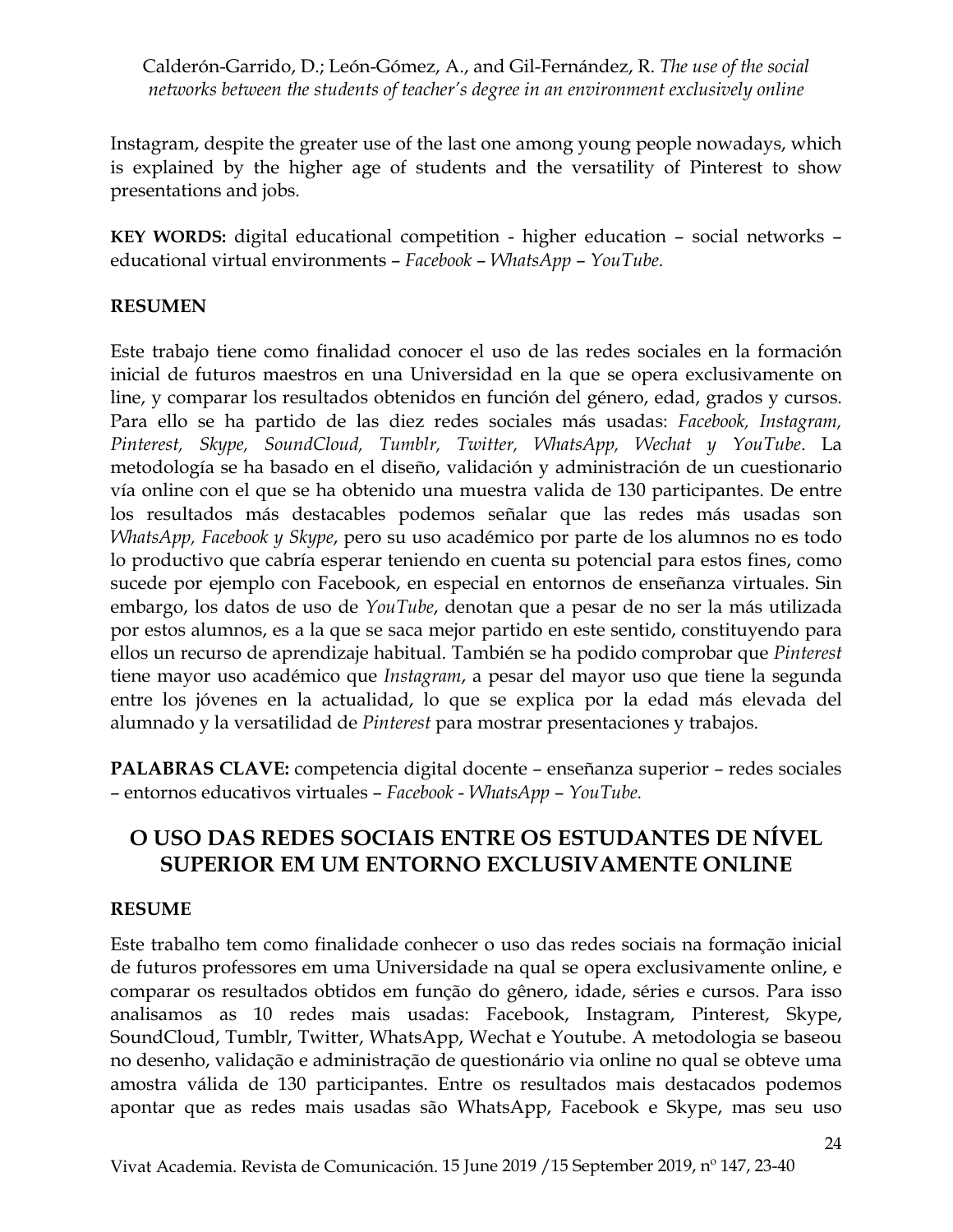acadêmico por parte dos alunos não é de tudo tão produtivo como se podia esperar tendo em conta seu potencial para estas finalidades, como acontece por exemplo com Facebook, especialmente nos entornos virtuais. Embora, os dados de uso do Youtube, revela que apesar de são ser o mais usado pelos alunos, é o que aproveita mais neste sentido, constituindo para eles um recurso de aprendizagem habitual. Também se comprovou que Pinterest tem maior uso acadêmico que Instagram, apesar do maior uso que tem o segundo aplicativo entre os jovens na atualidade. Que se explica pela idade mais elevada do alunado e a versatilidade de Pinterest para mostrar apresentações e trabalhos.

**PALAVRAS CHAVE:** competência didática digital - ensino superior - redes sociais ambientes educacionais virtuais -*Facebook* - *WhatsApp* – *YouTube.*

### **How to cite the article:**

Calderón-Garrido, D.; León-Gómez, A., and Gil-Fernández, R. (2019). The use of the social networks between the students of teacher's degree in an environment exclusively online. [El uso de las redes sociales entre los estudiantes de grado de maestro en un entorno exclusivamente *online*]. Vivat Academia. Revista de Comunicación, 147, 23-40. http://doi.org/10.15178/va.2019.147.23-40. Recovered from <http://www.vivatacademia.net/index.php/vivat/article/view/1130>

### **1. INTRODUCTION**

This piece of research is part of a project granted by the International University of La Rioja aimed at evaluating the Digital Teaching Competence and the use of social networks in the initial training of future teachers. A questionnaire has been distributed among the students of the Degrees of Infant Teacher, Primary School Teacher and Double Degree in Infant and Primary Education Teacher, in order to obtain quantitative data through which to carry out the present study.

Our interest in knowing how teachers receive the necessary education during their initial training to be able to successfully employ digital technology and social networks is supported by scientific literature, which guides the proposals and results of their involvement in the classroom at all educational levels (Aguareles, 1988, Alshaboul, 2012, Cope and Ward, 2002, Duart and Lupiáñez, 2005, Marques, 2012, Moya, Rafael and Bravo, 2011, Salinas, 2004, Santoveña, 2012). In the case of digital competence, this is a competition included in the White Book of the Teaching Profession and its School Setting (Marina, Pellicer and Manos, 2015) that makes numerous considerations regarding the use of digital technologies and training in said field, as the future teacher must educate future citizens participating in a digitized, globalized and constantly changing society (Tourón, Martín, Navarro, and Iñigo, 2018) in which social networks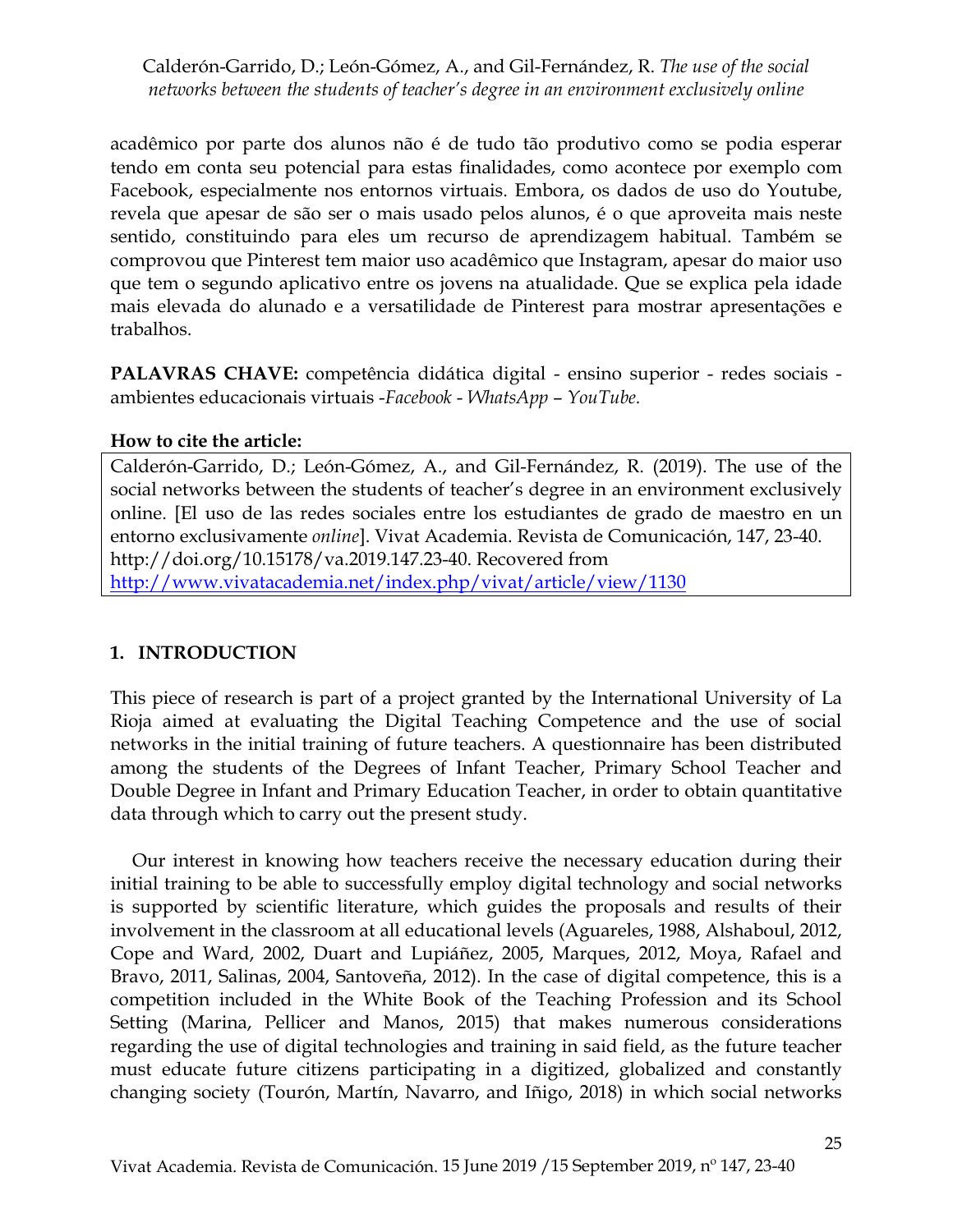have emerged as a basic tool in daily communication (Salas, Lugo and Ruiz, 2017) and search for training among students (Fondevilla-Gascón, del Olmo-Arriaga and Sierra, 2011).

### **1.1. Social networks and their use in education**

After an analysis of the aforementioned competence and the use students make of social networks, it is possible to check the adequacy of the student to the professional world in the context of a digitized society (Calderón-Garrido, Forés-Miravalles and Gustems-Carnicer, 2015). We must bear in mind that the expansion of social networks has involved many changes in that society, but one of the main areas has been education. Therefore, it seems interesting that one of the indicators of the acquisition of Digital Teaching Competence is the optimal, productive and effective use of the general social networks for educational purposes. Not in vain, the educational use of social networks by students of teacher degrees is in turn an indicator of the fusion of their outside world in the classroom, thus solving possible tensions.

For this, we must reflect on the concept "Social Networks". There are countless authors who define them, and the object of this publication is not to deepen this matter nor to realize a state of the art about them, but we must say that, in this paper, we refer to social networks as "the structure by which a person or group of people are interrelated through different types of relationships, that is, structures of exchange of an online social component" (López, 2014, p. 105). Regardless of definitions, all social networks make it possible to build a profile and establish connections with other people through different media -messages, possibility of sharing objects, group conversations, private messages, chats... - (Haro, 2011). In relation to this aspect, we consider important to highlight the idea that Serrano (2013) points out: "virtual" interactions should be considered as real as those established in the face-to-face world. As we will see, this is the case with the students in the sample.

At present, a classroom of any educational level is not conceived without the presence of social networks. The configuration of networks for work and exchange of information is necessary to meet the needs of the educational environment, and even more so -as it happens in this case- among students who do not have physical proximity and whose only way of replacing direct contact are virtual environments that break the space-time barriers. The literature that justifies that social networks are more and more linked to the formative processes of the student body has been abundant for some years and can be summed up in the fact that today it constitutes an incontestable reality (Callaghan and Bower, 2012; Bernal and Angulo, 2013).

Regarding higher education in particular, technological transformations have brought about, as a "natural" consequence, that universities recognize and highlight the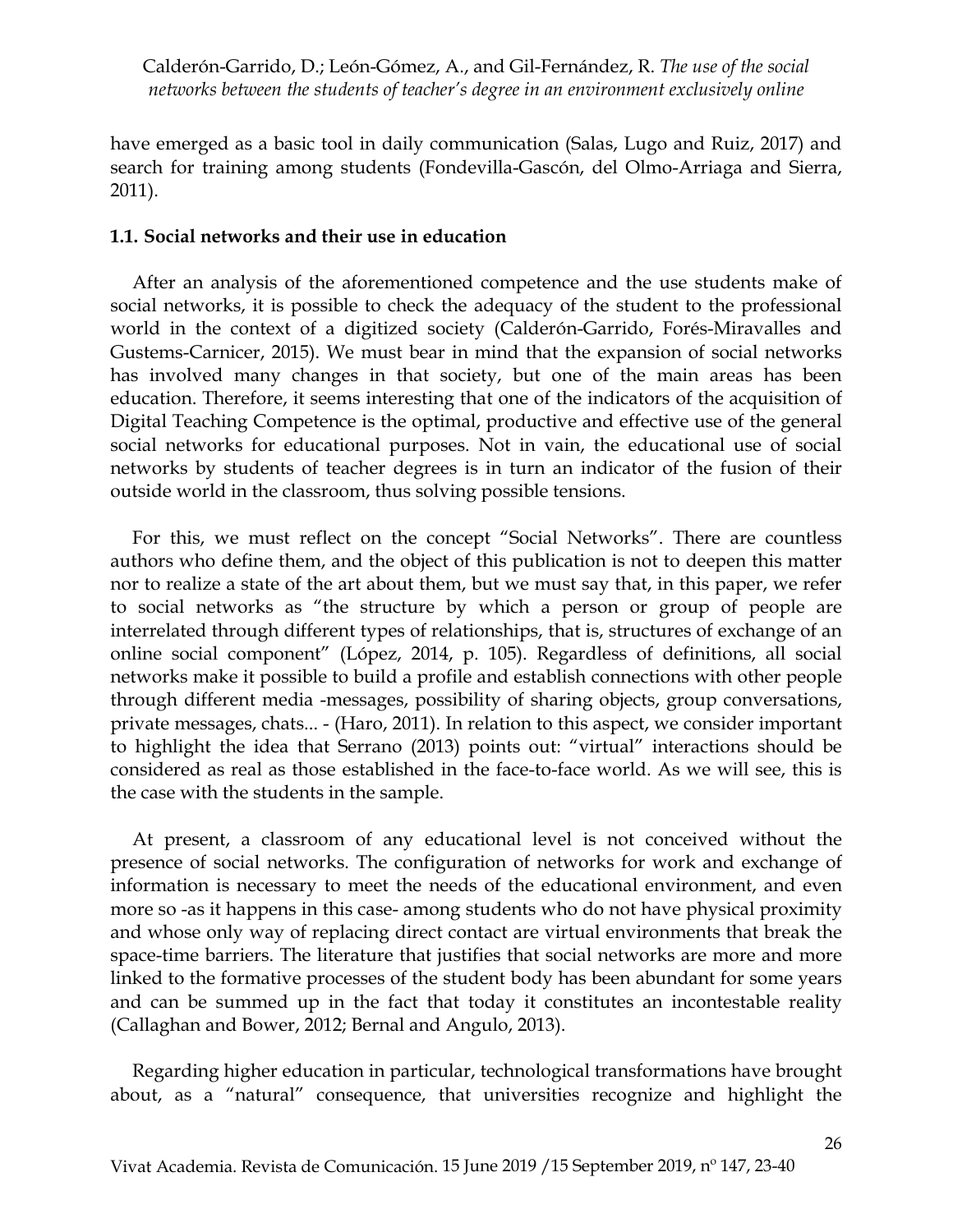importance of social networks, as they are innovative mechanisms in teaching-learning processes (Valerio, Herrera, Villanueva, Herrera and Rodríguez, 2015, cited by Salas, Lugo and Ruiz, 2017).

Social networks configure learning networks, to Sloep and Berlanga (2011), this is the concept:

...The one made up of people who share fairly similar interests; any learning network offers resources that participants can use for their particular objectives and various services that help them achieve them. The main actors of any learning network are its participants. Anyone can participate and perform various functions: for example, students, teachers, "coaches", mentors, interested curious people, individuals seeking support, etc. Resources consist in files or links that can help participants to do what they consider necessary to develop their skills. (pp. 56-57)

The existence of academic and labor social networks has been intensifying in recent times. There is no doubt about the interest involved in the use of this type of network by university students, since they are a vehicle for the exchange of information. In the scientific and academic world, users are grouped in networks guided by common interests and themes, sharing content, events, disseminating topics related to their studies ... There is no doubt that in-training professionals must use these channels to communicate their initial scientific production and to share information or seek employment opportunities.

Obviously, the use of both types of networks -the educational-labor and the general networks- does not conflict, nor is it exclusive, there being great flexibility in this regard. Authors such as López (2014) studied how scientific networks interact with those of general use, analyzing networks such as *ResearchGate* or *Mendeley* to check if users also had profiles in open networks such as *Facebook* or *Twitter*, as it was, reaching the conclusion that open networks strengthen scientific networks since their diffusion power is greater, they have more scope and offer better comprehension capacity. They can act, therefore, in a complementary way.

### **1.2. The case of the online university**

The students who are the protagonists of this piece of research belong to the International University of La Rioja (hereinafter UNIR), which has the peculiarity of offering a system of exclusively online teaching, as compared to other face-to-face or blended modalities. We will briefly characterize how this system works and what the profile of the students we have used for this analysis is.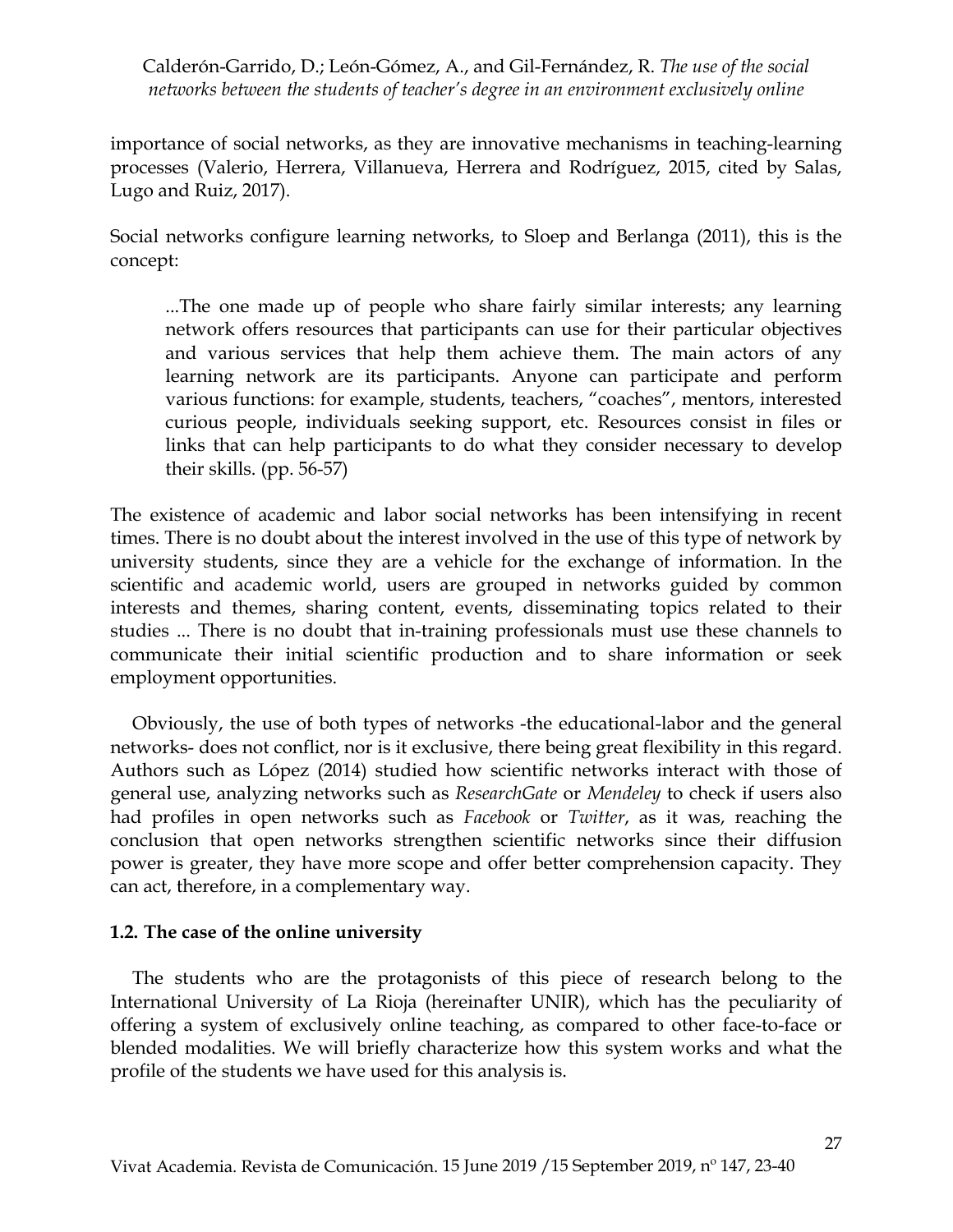UNIR works with a pedagogical model that pursues the flexibility and autonomy of students by using technologies applied to their virtual campus. Virtual teaching is based on interactivity. As pointed out by Maraver, Hernando and Aguaded (2012), it is inspired by constructivism (individual and social), which in this case is configured through the construction of learning communities. Tirado and Martínez (2010) describe the basic characteristics of learning communities: existence of a common project, possibility of sharing resources and tools (in this case related to knowledge) and existence of relationships based on mutual commitment and encouragement to achieve some goals. In this sense, social networks can play an important role.

Classes are offered online through the adobe connect platform - although they can be watched later by students who prefer so, since they are recorded and uploaded to their virtual campus. In terms of teaching-learning and evaluation activities, there is a high number of them pursuing a collaborative model with the aim of having the student participate actively in learning. This fact is intensified in the case of the students who have collaborated in the obtaining of the sample, since these degrees have an eminently practical and professionalizing character.

Therefore, communities of learning and collaborative work are the two axes used to meet the needs of students. When working in a non-face-to-face environment, the importance of the role of social networks is intensified, since it favors more intense social interrelation that in this case could not be produced by a personal-face-to-face channel, so it is especially interesting to analyze which its use is. The attitude of students when faced with the communication channels offered by the university (forums, wikis, collaborative works through *onedrive* ...), as well as the communities that they create through social networks allow them to acquire the personal-social dimension of which they would otherwise be deprived. All these questions allow this type of students to develop in more flexible educational community spaces (Gil, León and Espigares, 2016).

Regarding the profile of the students who attend this University, according to the official website, 61% are women versus 39% men. This difference by sex is much more accentuated in the Faculty of Education degrees, as we will see below. Although the age range is very wide, the average age of students is much higher than in the face-to-face university, specifically an average of 33 years for the entire University. Many of the students have previously done other studies and most are already inserted in the labor market and study to improve their position in it or simply to expand their knowledge.

#### **2. OBJECTIVES**

The objective of this piece of research is to analyze the educational use of social networks by students of a university that operates completely online, as well as to compare these results according to gender, grade, course and age.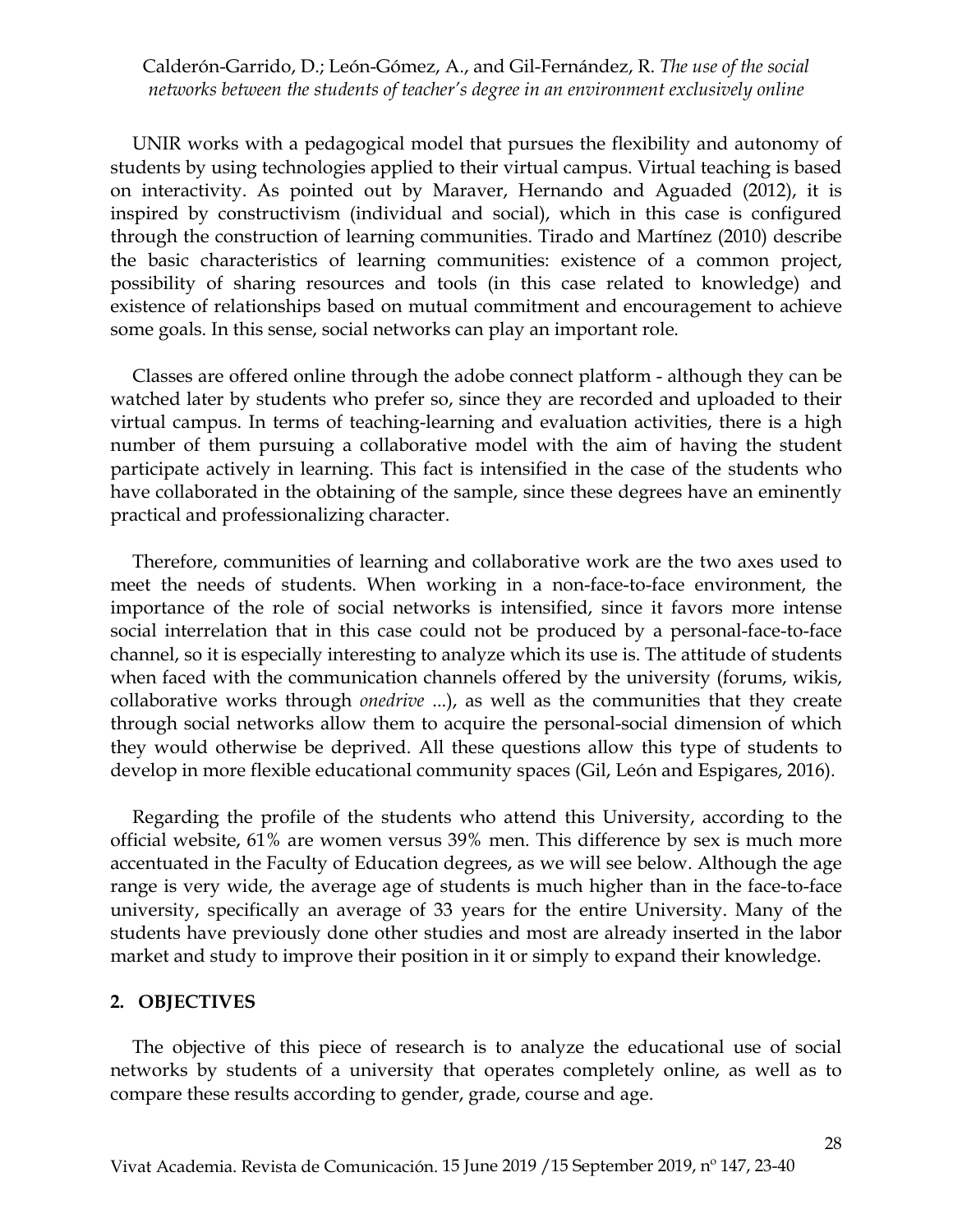#### **3. METHODOLOGY**

The methodology used in this piece of research is based on the quantitative approach. To this end, an *ad hoc* questionnaire has been designed and validated (available at https://reunir.unir.net/123456789/6695). Its administration was through the platform *formsite,* establishing a period of three weeks for its response. Participating students signed a free, prior and informed consent implicit in the questionnaire itself, and they were informed that they could leave the study at the time they wanted. The emptying and subsequent analysis of results has been done with the quantitative analysis software *Statistic Package for Social Science* (SPSS) in its version 21.0.

The social networks chosen for the analysis have been, in alphabetical order, *Facebook*, *Instagram*, *Pinterest*, *Skype*, *SoundCloud*, *Tumblr*, *Twitter*, *WhatsApp*, *Wechat* and *YouTube*. The cause of choosing these 10 social networks is their constant appearance in various international rankings as the most used social networks. At the beginning, *Google+* and *Viber* were also included, but the responses of the students suggested their lack of understanding as social networks. So, for example, in the case of *Google+,* the answers were referred to its use as a search engine.

The analyzed sample was made up of 130 participants, 111 (85.4%) women and 19  $(14.6\%)$  men. The average age is 33.35 (SD = 7.32) from 21 to 50 years. The distribution by grades and courses was as follows:

|              | Childish     | Primary      | Double Degree | <b>TOTAL</b> |
|--------------|--------------|--------------|---------------|--------------|
| First        | $6(13.6\%)$  | $12(14.8\%)$ | $2(40\%)$     | $20(15.4\%)$ |
| Second       | 12(27.3%)    | $5(6.2\%)$   |               | $17(13.1\%)$ |
| Third        | $17(38.6\%)$ | 22(27.2%)    |               | 39 $(30\%)$  |
| Quarter      | 9(20.5%)     | $42(51.9\%)$ | $1(20\%)$     | 52 $(40\%)$  |
| Fifth        |              |              | $2(40\%)$     | $2(1.5\%)$   |
| <b>TOTAL</b> | 44 (33.8%)   | 81 (62.3%)   | $5(3.8\%)$    |              |

| Graph 1: Use of the various social networks. |  |
|----------------------------------------------|--|
| <b>Source:</b> own elaboration.              |  |

#### **4. RESULTS**

We present below the results obtained in the study. Regarding the use of social networks, the data show how all students use at least one social network and all claim, at least, to use it from time to time for educational purposes.

In this sense, the most used social networks are *WhatsApp* (n = 121), *Facebook* (n = 112) and *Skype* (n = 98), while the least used are *Tumblr* (n = 10), *WeChat* (n = 11) and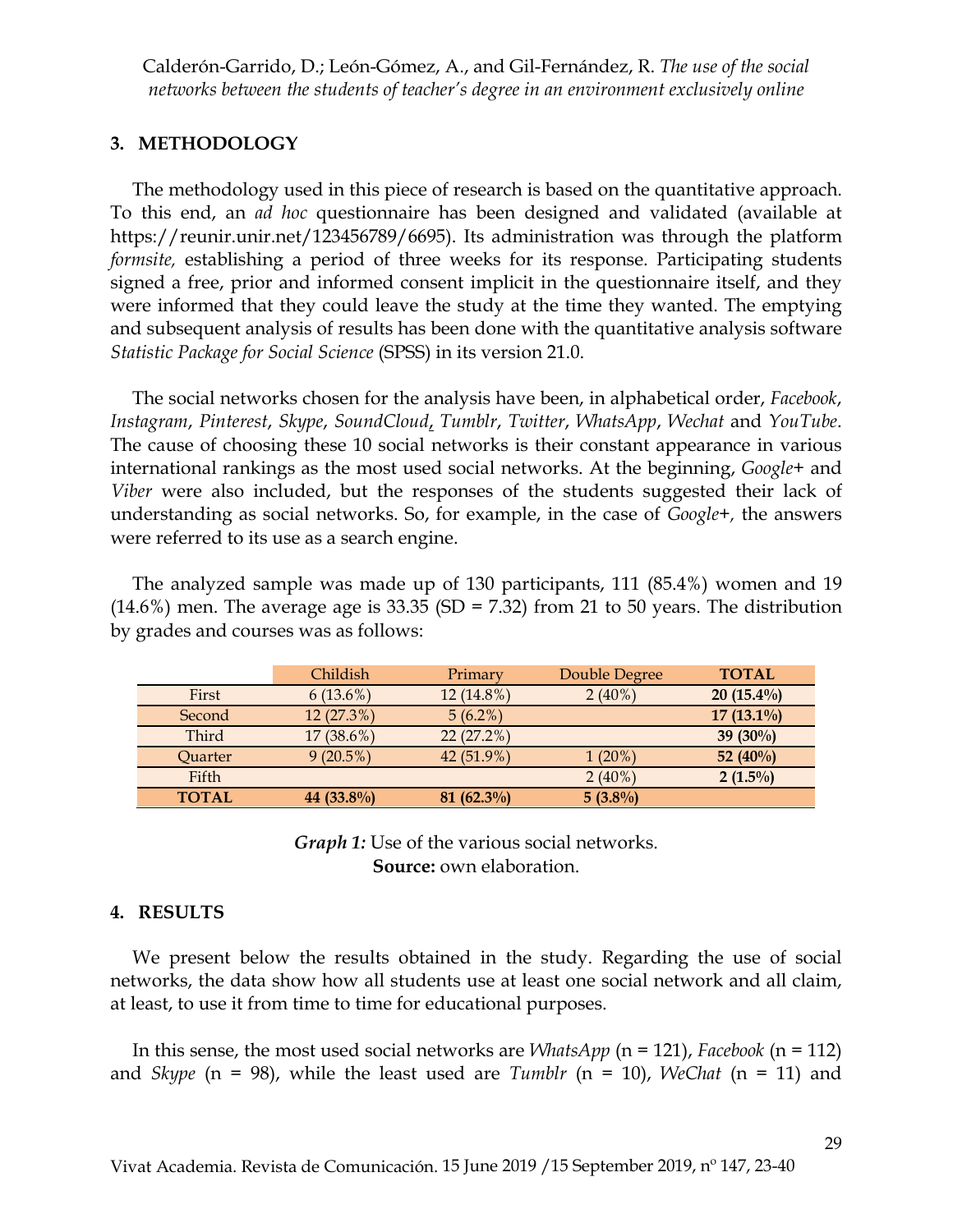*SoundCloud* (n = 20). In Figure 2 we show all the results expressed percentage by percentage.





Based on this use, in Figure 3 we show how this is referred to academic purposes. As we can see, *Youtube* is the social network that, more often, is used for academic purposes  $(n = 67, 69\%$  of those who use this network use it "often" or "always" for such purposes), followed by *Pinterest* (n = 53, 58.8% of those who use this network use it "often" or "always" for such academic purposes), *WhatsApp* (n = 48, 39.7% of those who use this network use it "often" or "always" for such academic purposes) and *Facebook* (n = 46, 37% of those who use this network use it "often" or "always" for academic purposes).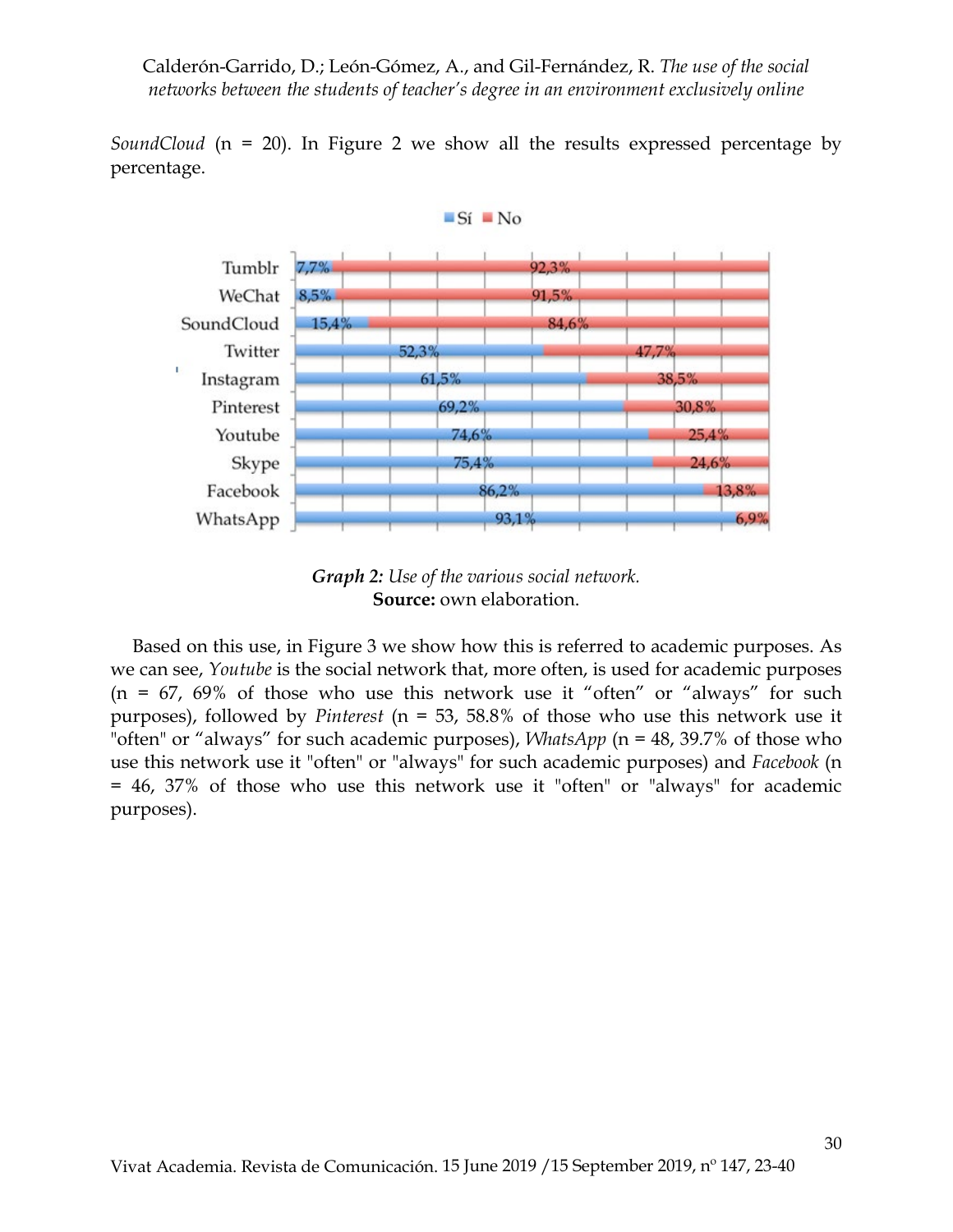

*Graph 3:* Use of various social networks for academic purposes **Source:** own elaboration

Depending on the gender, the Mann-Whitney U test shows significant differences in having a *Pinterest* account  $(Z = 2.762; p = 0.006)$ , or a *Twitter* account  $(Z = 2.011; p = 0.044)$ . In both cases, men are the ones who use these social networks more.

The Kruskal-Wallis test shows that there are significant differences according to the degrees in the case of the use of *Facebook* ( $X^2_{(2)}$ = 15,693;  $p <$ ,001). In this case, it is the students of the double degree who use this social network more in their training.

Regarding the course, the Kruskal-Wallis test shows that there are significant differences in the case of the use of *Facebook* ( $X^2$ <sub>(4)</sub> = 12,429;  $p = 0.014$ ), the second-year students being those who use this social network more, and how to use *Pinterest* ( $X \sim_{\mathfrak{q}_1}$  = 9,678;  $p =$ , 046), with third-year students using it the most.

The data shows that there is an inverse correlation between age and having an *Instagram* account (*r* = -, 270; *p* =, 002), as well as between age and having a *Skype* account  $(r = -1, 235; p = 0.007)$ . On the other hand, there is a positive correlation between age and having a *SoundCloud* account (*r* =, 190; *p* =, 030).

Regarding the use of social networks in education, the dendrogram shows us three different groups. The first relates the use of *Pinterest* and *YouTube*; a second group is formed by the use of *Facebook*, *WhatsApp*; and a third group formed by *WeChat, Instagram, Tumblr, Twitter, Skype and SoundCloud*.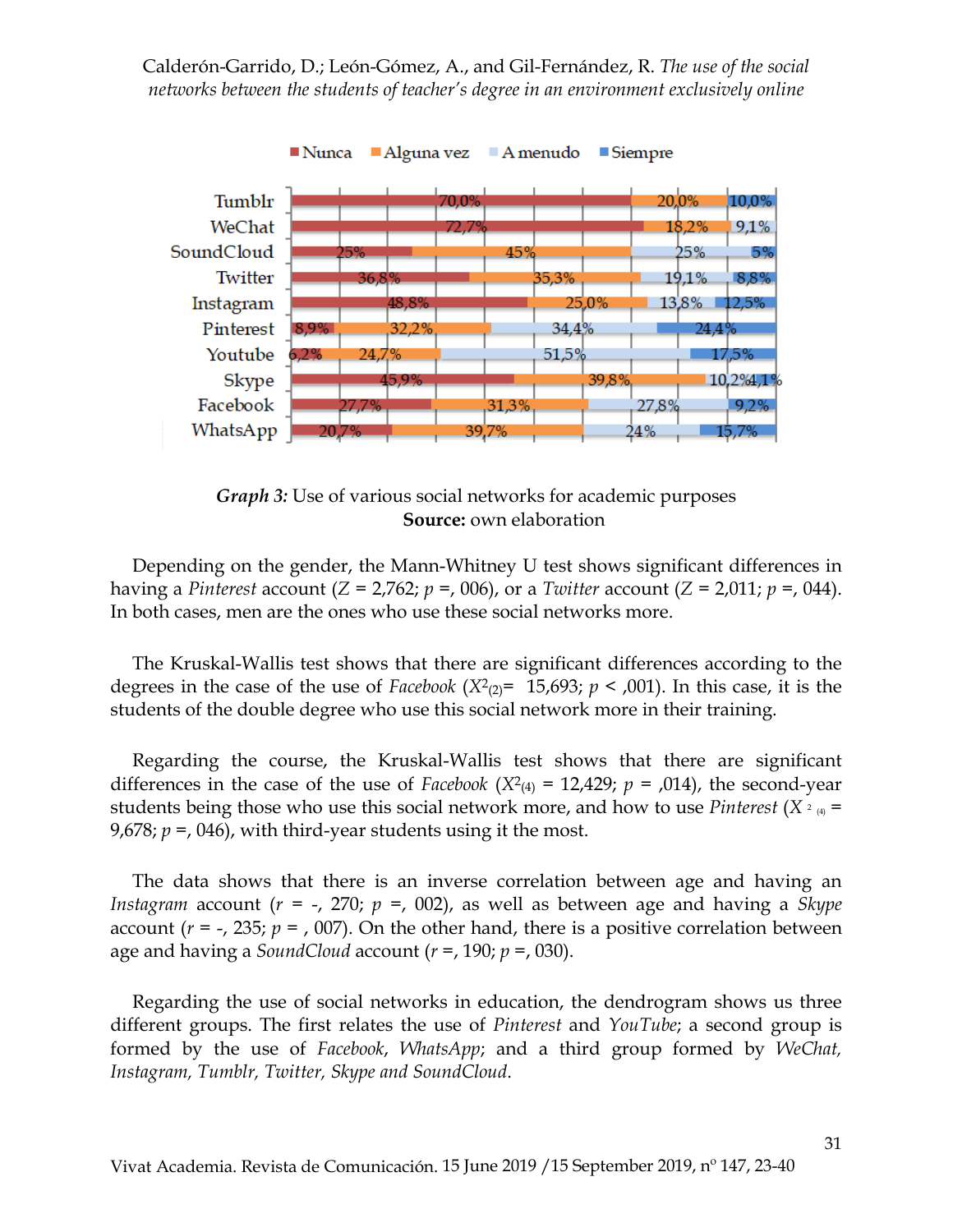#### **5. DISCUSSION**

The analyzed data are in agreement with what was expressed by Rojas (2014), who considers that social networks used in non-face-to-face educational environments allow a much more personal human connection than other platforms, being much more motivating. In addition, such use favors, as Siemens (2004) considers, the maintenance of connections, which is fundamental for learning and knowledge. In the case of our sample, all students have at least one social network active and everyone uses it for educational purposes. Therefore, we can consider social networks a more integrated resource in the training process.

But the object of this paper is not exclusively educational networks. We have also proposed to study the educational use that is given to generic networks, in which this working or academic element does not prevail and which normally - or in other areas have an exclusively social use. In this sense, the most widely used generic social network is *WhatsApp* (n = 121, 93.1%), although its use for educational purposes is not very widespread (20.7% never use it for such purposes and the 39.7% only sometime). This data contrasts with the multiple studies on the benefits of this network in the various educational processes (Bensalem, 2018) and, especially, in the initial teacher training (Tang, Wen and Wei, 2017).

A similar case is that of *Facebook*, which, despite its well-known origin, transcended from its first function as an academic network to be extended to this generic use to which we have just alluded. To Martínez (2014) "the use of network tools not explicitly designed for learning has great potential" (p. 275). Although the author makes this assertion referring to the didactic use of teachers, we can extend it to the strategies of learning -and of socialization in the academic field- of students. In this sense, UNIR has an official and institutional profile of *Facebook* but also a complementary page managed by a community manager of that institution, helped by some students on a voluntary basis. The acceptance among the students is very broad because, to date, it has some 4,700 members. It is a page that is offered as a space for turning off, facilitated to socialize between students and teachers who do not have physical proximity -the students get in touch to travel together to exams, meetings are organized...-, but in which, unfailingly, also generic academic subjects are dealt with -administrative questions, opinions on what studies to study, study techniques, personal experiences ...-. It also offers a list of all the groups that exist, classified by subjects, that do have an eminently educational use: exchange of notes, comments on exams, teaching resources and other related issues. This suggests an intensive use of this resource; however, and although 86.2% ( $n = 112$ ) of the analyzed sample have a profile in this network, its use for academic purposes is not so widespread (almost 60% of students state that they use it for this purpose only sometime or never). So, this shows that students do use this resource for social but not educational purposes. Therefore, this is a waste of resources,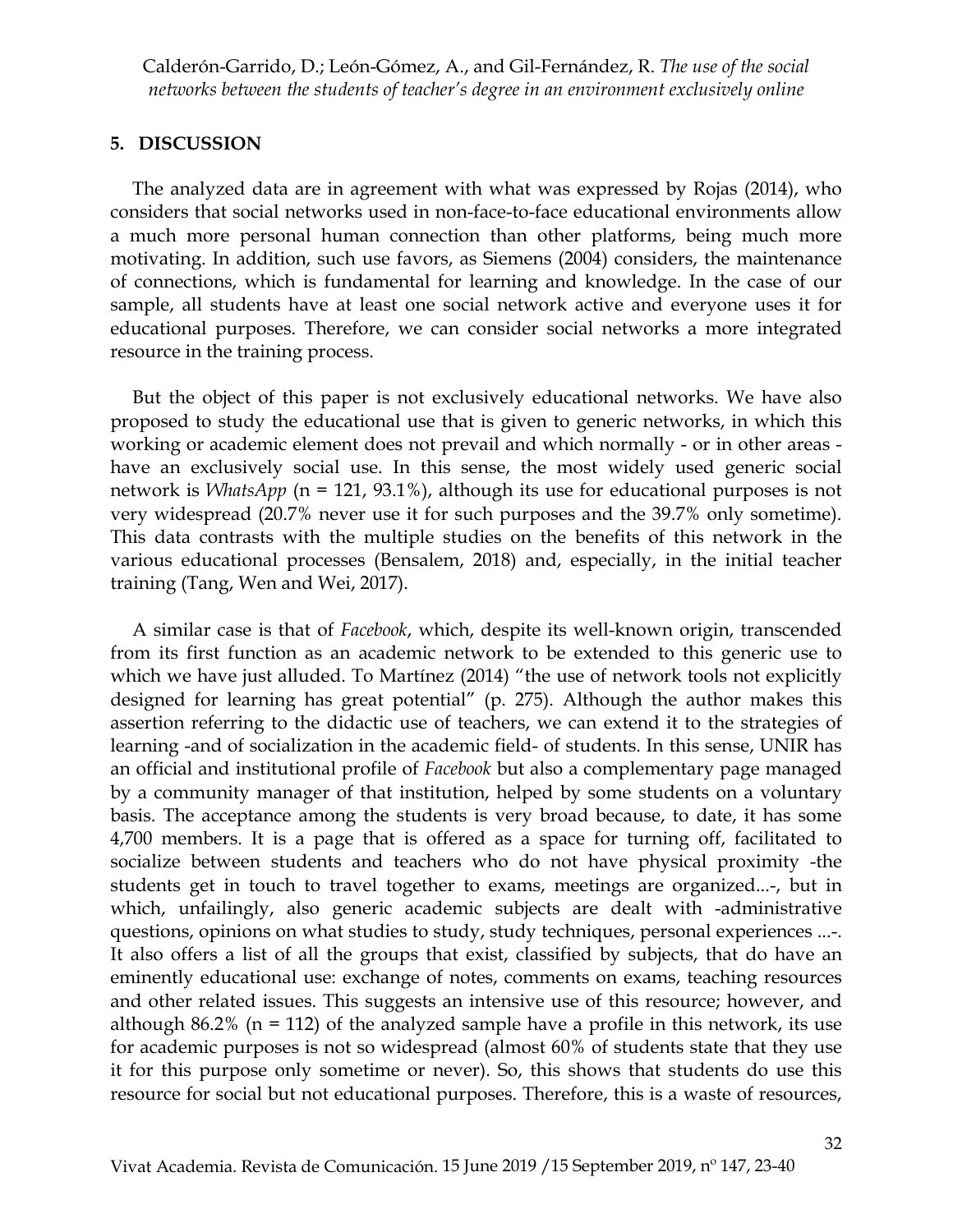especially those related to the benefits of collaborative learning through *Facebook* shown by Al-Samarrie and Saed (2018), especially in remote areas (Wamuyu, 2018) as in the case of the students of a non-face-to-face university.

In the case of *Skype*, it is a very simple and effective communication tool. It allows communication through video calls and can also exchange files of any type at the same time. Something a priori very useful to any student, and especially to those who, as in the case of UNIR, live in different parts of the national and even international geography. In this strange sense, despite 75.4% of the sample (n = 98) have an account in this network, only 14 people consider that they use it for educational purposes often or always (10.2% and 4, 1% respectively). Therefore, we are again facing a waste of the proven resources that *Skype* offers us in collaborative learning (Mnkandla and Minnar, 2017).

Regarding *YouTube*, it is a network so popular among students that the term "*YouTube* generation" has been coined (Barry et al., 2016). Rodríguez and Fernández (2017) analyzed *YouTube* as an online learning resource in a non-face-to-face postgraduate study, reaching the conclusion that the students who had this tool obtained better results, being therefore an interesting resource for obtaining content. In our case, we have not analyzed the results obtained when working with this network, but we can affirm that of the 97 students who have an account (74.6%), 67 use it for educational purposes often (n = 50, 51.5 %) or always (n = 17, 17.5%). This data is consistent with the pedagogical model proposed by UNIR, since it seeks student autonomy, active learning and flexibility in their instruction. Students, habitually, use it both to look for tutorials that help them in their work - citation rules, questions related to presentation formats, use of different platforms ...– and to consolidate conceptual contents. In addition, it is not strange that they choose it as a tool at the service of their learning strategies, since a large number of their teachers choose it as a didactic tool in this type of virtual teaching, where visual elements that facilitate comprehension predominate (Marchetti and Valente, 2018), therefore, the material that is on *YouTube* occupies a fundamental presence.

In the case of *Pinterest*, the scientific literature shows diverse experiences in its use, almost all referring to the metaphorical use of photographs to support an affirmation (Ahmed, Lee and Struik, 2016). However, Baker and Hitchcock (2017) conclude that their subsequent use, once the student joins the world of work, is not so effective. In our case, 90 students (69.2%) have an account in this network, of which more than half use it for educational purposes often ( $n = 31, 34.4\%$ ) or always ( $n = 22, 24, 4\%$ ). This makes us think of a use in the presentations of daily tasks or even in the slides that they use in the defenses of their Final Degree Projects. Regarding its use in terms of gender, in our sample men use *Pinterest* more*,* showing statistically significant differences ( *Z* = 2,762, *p*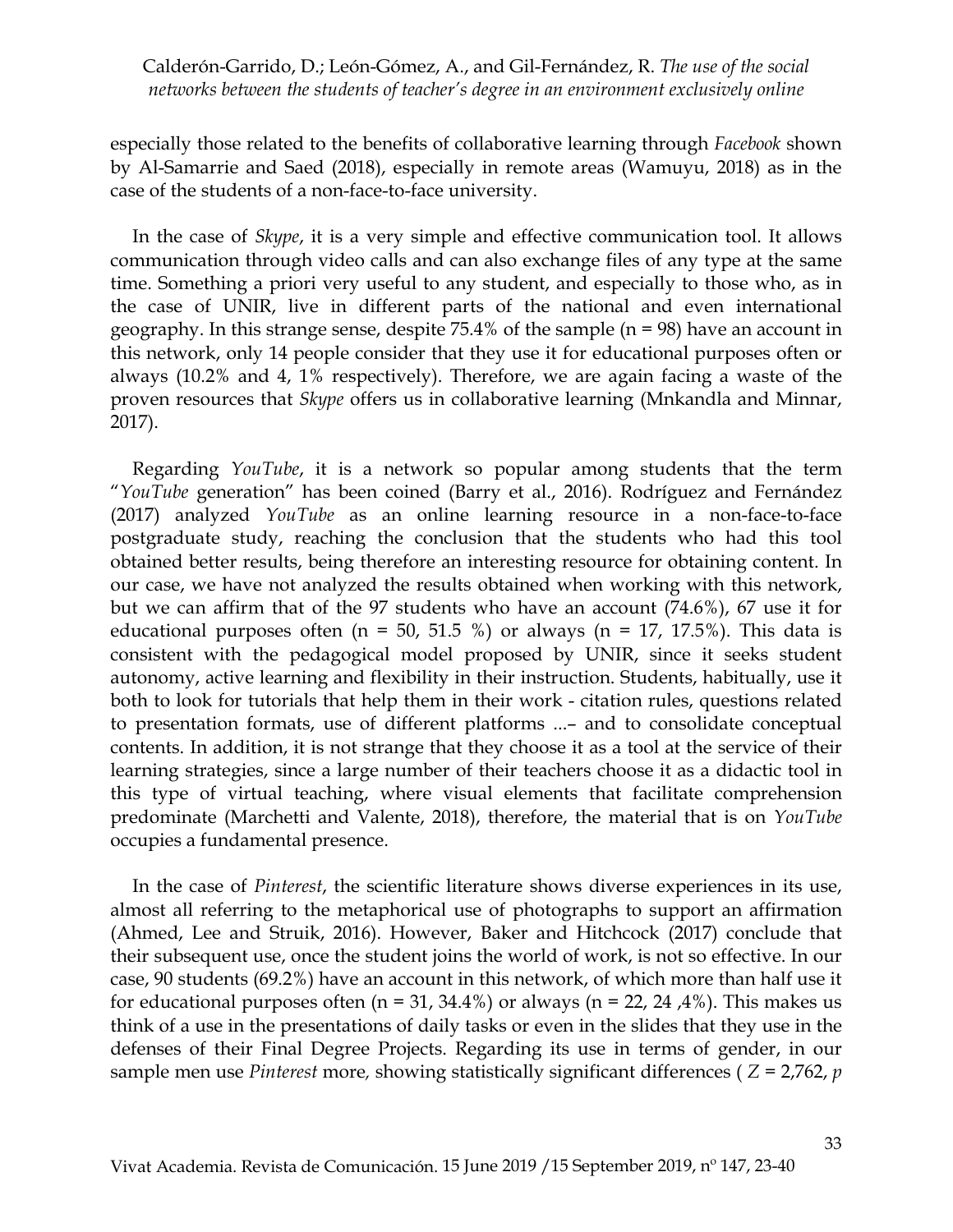=, 006), which contrasts with the study conducted by IAB on the use of social networks in 2017.

*Instagram* is possibly the social network most used by young people today, being the protagonist of numerous social movements (Kidd and McIntosh, 2016). However, as we have shown, our sample has a wide age range (from 21 to 50 years) with an average age of 33.35 years. This "old" age, apart from being a feature of UNIR, justifies that *Instagram* is not the most used network, which is also understood when observing the correlation between said network and age  $(r = -1, 270; p = 0.002)$ . In any case, despite its metaphorical use in the classroom is similar to *Pinterest*, of the 80 students (61.5%) who have *Instagram*, about 75% never use it (n = 39, 48.8% ) or only sometime (n = 20, 25%) for academic purposes. Which shows less use than *Pinterest*.

In the case of *Twitter*, there are multiple experiences about its academic use in the field of initial teacher training and its motivational benefits (Köseo ğ lu, 2018). However, the use in UNIR is limited to 52.3% ( $n = 68$ ) of the analyzed sample, of which 25 (36.8%) never use it and 24 (35.3%) only sometime for academic purposes. Regarding its use according to gender, in our sample, men use *Twitter* more, showing statistically significant differences ( $Z = 2.011$ ;  $p = 0.044$ ), which coincides with the study conducted by IAB on the use of social networks in 2017.

The use of *SoundCloud is* striking. It is a social network widely used in the recording of voice notes, podcasts and audio guides that has been used by numerous universities to hold master classes of open content (Nwosu, Monnery, Reid and Chapman, 2017). However, its use in UNIR is anecdotal - only 20 students (15.4%) have an open account and it is also more typical of older students ( $r =$ , 190;  $p =$ , 030). This may be due to the commitment to audiovisual use in the transmission of content that makes them prefer graphic formats more and that it is the students who have studied in other universities who still use *SoundCloud*.

In the case of *WeChat* and *Tumblr*, their use in our sample is almost anecdotal with 8.5% ( $n = 11$ ) and 7.7% ( $n = 10$ ) respectively. In addition, they have an almost negligible academic use.

#### **6. CONCLUSIONS**

The most used social networks among our students are *WhatsApp*, *Facebook* and *Skype*, and only two of them are also used for educational purposes. These two networks are *WhatsApp* and *Facebook* and they belong to the group of social networks most used for these educational purposes in a generic way, but despite this, they are not used very intensively in our sample. They are social networks with great benefits for the educational environment and yet they do not get the maximum performance in the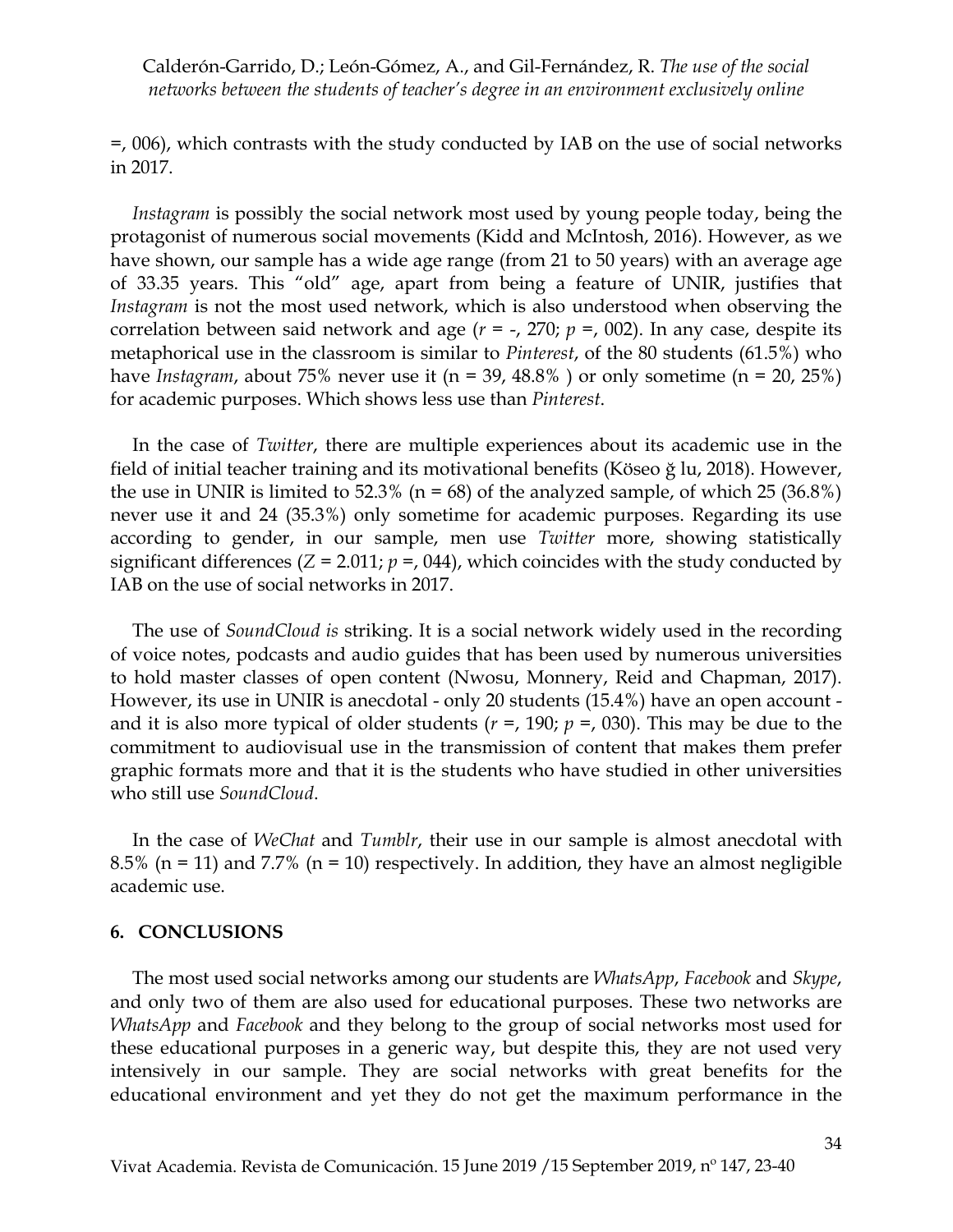studied environment. The same happens with *Skype*, which provides an adequate space for collaborative learning, but it is only used mainly as a social network and is not used as a learning community.

Within the group of social networks most used for educational purposes we can highlight *YouTube* and *Pinterest,* which, in turn, coincide with their less use in the social field. In the case of *YouTube*, we must emphasize that its format concurs with some audiovisual materials that are used as a basis for learning in the UNIR pedagogical model. On the other hand, the use of *Pinterest* stands out among the students of third year of the Double Degree with a clear objective focused on the preparation of material for the defenses of their Final Degree Projects. These Double Degree students are those who use these social networks more for educational purposes, as also happens with *Facebook* by the 2nd year students.

We must emphasize that *Instagram*, despite being one of the social networks most used by young people, is not one of the most used by our students, neither in the social nor in the educational field. Possibly it is due to the average age of the students, 33.5 years, higher than in the universities. Like *Instagram*, *Twitter* is one of the most used social networks and, especially, within the educational field, by teachers who defend its great educational potential. However, a minimum of students (mainly men) use it for these purposes. And the case of the network *SoundCloud*, its use is minimal and only by those students who come from face-to-face universities since the "original" students of UNIR opted for audiovisual materials due to our pedagogical model, as previously mentioned.

In conclusion, the data extracted from this piece of research show that the students of a virtual university in their initial teacher training are users of social networks and also do so, to some extent, for academic purposes. In spite of this, there is a predilection for certain networks that are not used for such purposes (*WhatsApp* and *Facebook*), and those that are (*YouTube* and *Pinterest*) have unidirectional possibilities and not for the exchange of information. Therefore, we believe that students should be trained and informed about the possibilities and benefits of collaborative work through social networks so that they can implement it.

### **7. REFERENCES**

- Aguareles Añoro, M. A. (1988). *Educación y Nuevas Tecnologías*. Tesis Doctoral. Barcelona: Universidad de Barcelona.
- Ahmed, O. H.; Lee, H., y Struik, L. L. (2016). A picture tells a thousand words: A content analysis of concussion-related images online. *Physical Therapy in Sport*, 21, 82- 86. Recuperado de<https://doi.org/10.1016/j.ptsp.2016.03.001>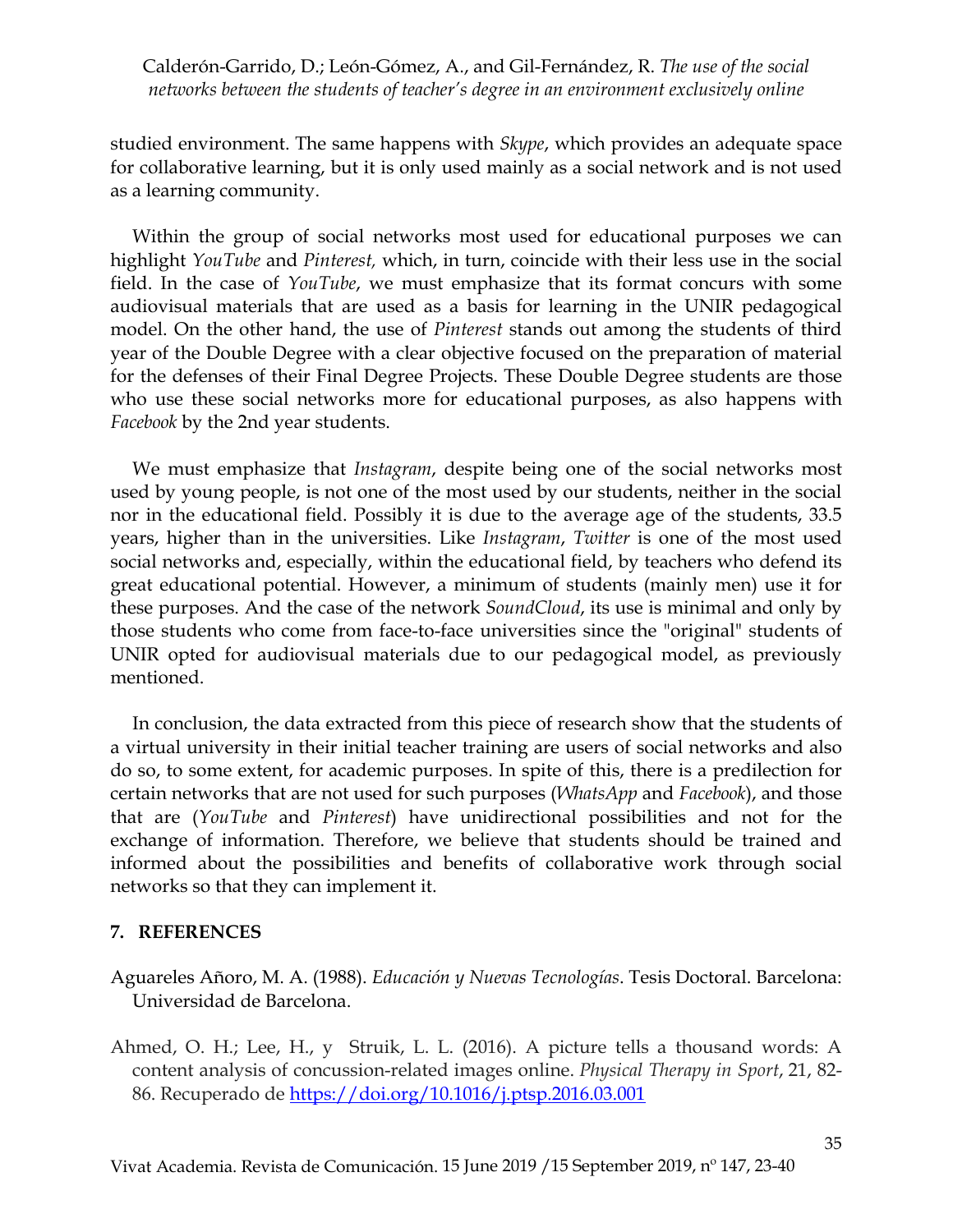- Al-Samarraie, H., y Saeed, N. (2018). A systematic review of cloud computing tools for collaborative learning: Opportunities and challenges to the blended-learning environment. *Computers & Education*, 124, 77-91. Recuperado de https://doi.org/10.1016/j.compedu.2018.05.016
- Alshaboul, M. (2012). *Los recursos tecnológicos y las tecnologías de la información y la comunicación aplicadas a la educación especial en Ammán (Jordania).* Tesis Doctoral. Granada: Universidad de Granada. Recuperado de <https://goo.gl/ZbLJ3U>
- Baker, L. R., y Hitchcock, L. I. (2017). Using Pinterest in Undergraduate Social Work Education: Assignment Development and Pilot Survey Results. *Journal of Social Work Education*, *53*(3), 535-545. Recuperado de https://doi.org/10.1080/10437797.2016.1272515
- Barry, D. S.; Marzouk, F.; Chulak-Oglu, K.; Bennett, D.; Tierney, P., y O'Keeffe, G. W. (2016). Anatomy education for the YouTube generation. *Anatomical sciences education*, *9*(1), 90-96. Recuperado de<https://doi.org/10.1002/ase.1550>
- Bensalem, E. (2018). The Impact of WhatsApp on EFL students' Vocabulary Learning. *Arab World English Journal*, *9*(1). Recuperado de https://dx.doi.org/10.24093/awej/vol9no1.2
- Bernal, C., y Angulo, F. (2013). Interacciones de los jóvenes andaluces en las redes sociales. *Comunicar*, 40, 25-30
- Cope, C. H., y Ward, P. (2002). Integrating lear- ning technology into classrooms: The impor- tance of teachers' perceptions. *Educational Technology & Society*, *5*(1), 67-74. Recuperado de<https://goo.gl/Et3QUb>
- Calderón-Garrido, D.; Forés-Miravalles, A., y Gustems-Carnicer, J. (2015). Aproximación a las fortalezas de carácter en los estudiantes de Educación Social. Perfil de una muestra. *REIRE*, *9*(*2*), 48-64. doi: 10.1344/reire2016.9.2924
- Callaghan, N., y Bower, M. (2012). Learning Through Social Networking Sites. The Critical Role of the Teacher. *Educational Media International*, 49, 1, 1-17

Haro Ollé, J. J. de (2011). *Redes Sociales para la educación*, Madrid: Anaya

Gil Fernández, R.; León Gómez, A., y Espigares Pinazo, M. (2016). Trabajo colaborativo y evaluación de competencias en el Máster de Formación del Profesorado de Secundaria con metodología *online*: el foro de discusión como recurso didáctico. En *Actas del VIII Congreso Internacional de Psicología y Educación (CIPE 2016)*, 1219-1220.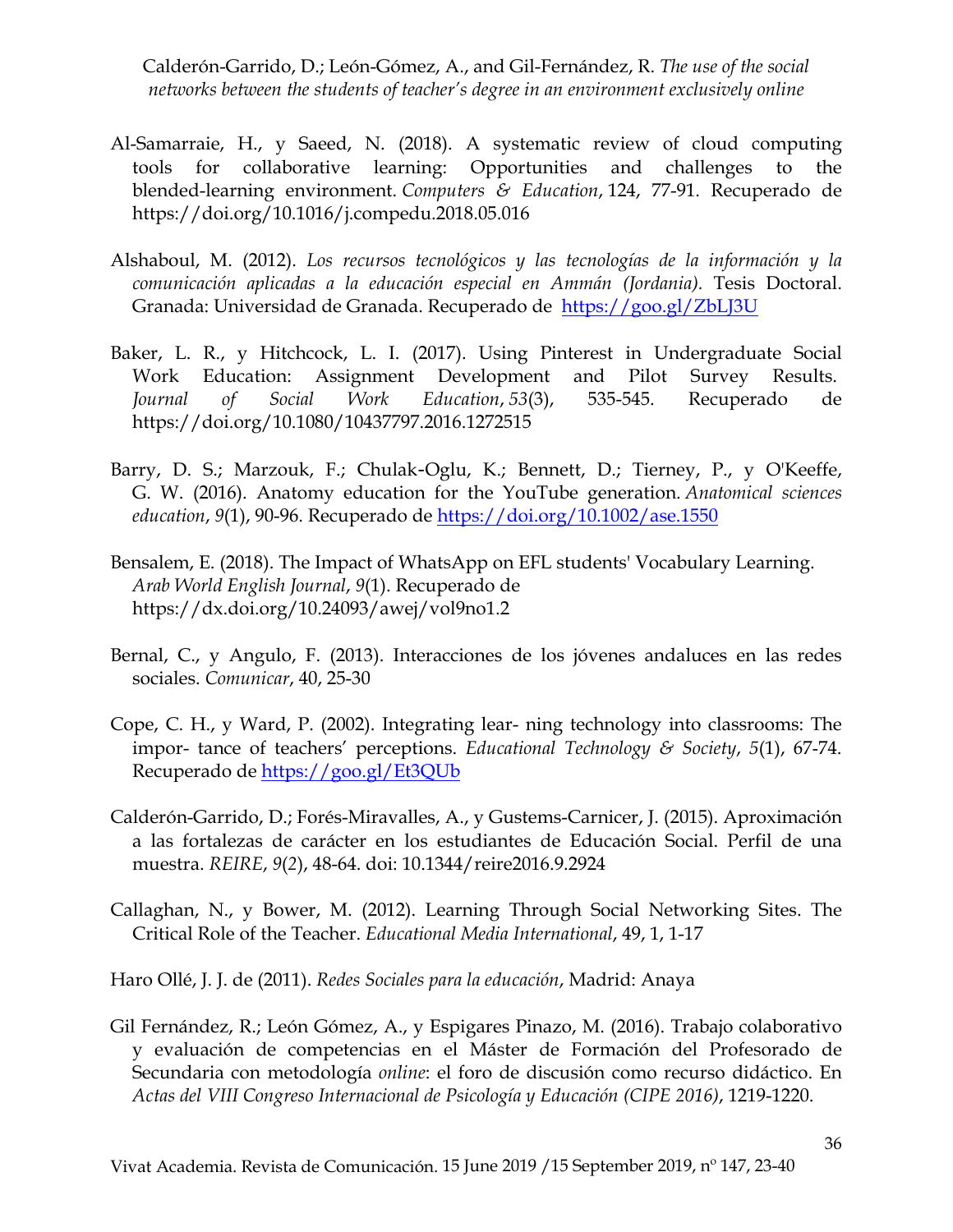- Fondevila Gascón, J.; Olmo Arriaga, J. del, y Sierra Sánchez, J. (2012). Búsqueda de información y redes sociales: el caso de la universidad. *Vivat Academia,* 117E, 497-511. doi: 10.15178/va.2011.117E.497-511
- IAB (2017). *Estudio Anual Redes Sociales 2017.* Recuperado de https://www.slideshare.net/elogia/iab-estudio-anual-redes-sociales-2017
- Kidd, D., y McIntosh, K. (2016). Social media and social movements. *Sociology Compass*, *10*(9), 785-794. Recuperado de<https://doi.org/10.1111/soc4.12399>
- Köseoğlu, P.; Koseoglu, P.; y Köksal, M. S. (2017). An Analysis of Prospective Teachers' Perceptions Concerning the Concept of "Social Media" through Metaphors. *Eurasia Journal of Mathematics, Science and Technology Education*, *14*(1), 45-52. Recuperado de <https://doi.org/10.12973/ejmste/79325>
- López Frías, C. (2014). La interrelación entre las redes sociales específicas de la comunicación científica y las redes sociales de uso general. *Vivat Academia*, 127, 103- 116. Recuperado de<http://dx.doi.org/10.15178/va.2014.127.103-116>
- Maraver, P.; Hernando. A., y Aguaded, J. I. (2012). Análisis de las interacciones en foros de discusión a través del Campus Andaluz Virtual, *@tic. Revista d'innovació educativa*, 9, 116-124.
- Marchetti, E., y Valente, A. (2018). Interactivity and multimodality in language learning: the untapped potential of audiobooks. *Universal Access in the Information Society*, *17*(2), 257-274. Recuperado de https://doi.org/10.1007/s10209-017-0549-5
- Martínez, O. (2014). Modelos de enseñanza y aprendizaje en la Universidad: Redes sociales y aplicaciones móviles para la generación de trabajos en grupo, en Durán y Durán, (Eds.), *La era de las TIC en la nueva docencia*, 267-290. Madrid: McGraw Hill Education.
- Mnkandla, E., y Minnaar, A. (2017). The Use of Social Media in E-Learning: A Metasynthesis. *The International Review of Research in Open and Distributed Learning*, *18*(5), 227-248. [http://dx.doi.org/10.19173/irrodl.v18i5.3014.](http://dx.doi.org/10.19173/irrodl.v18i5.3014)
- Nwosu, A. C.; Monnery, D.; Reid, V. L., y Chapman, L. (2017). Use of podcast technology to facilitate education, communication and dissemination in palliative care: the development of the AmiPal podcast. *BMJ supportive & palliative care*, *7*(2), 212-217. Recuperado de<http://dx.doi.org/10.1136/bmjspcare-2016-001140>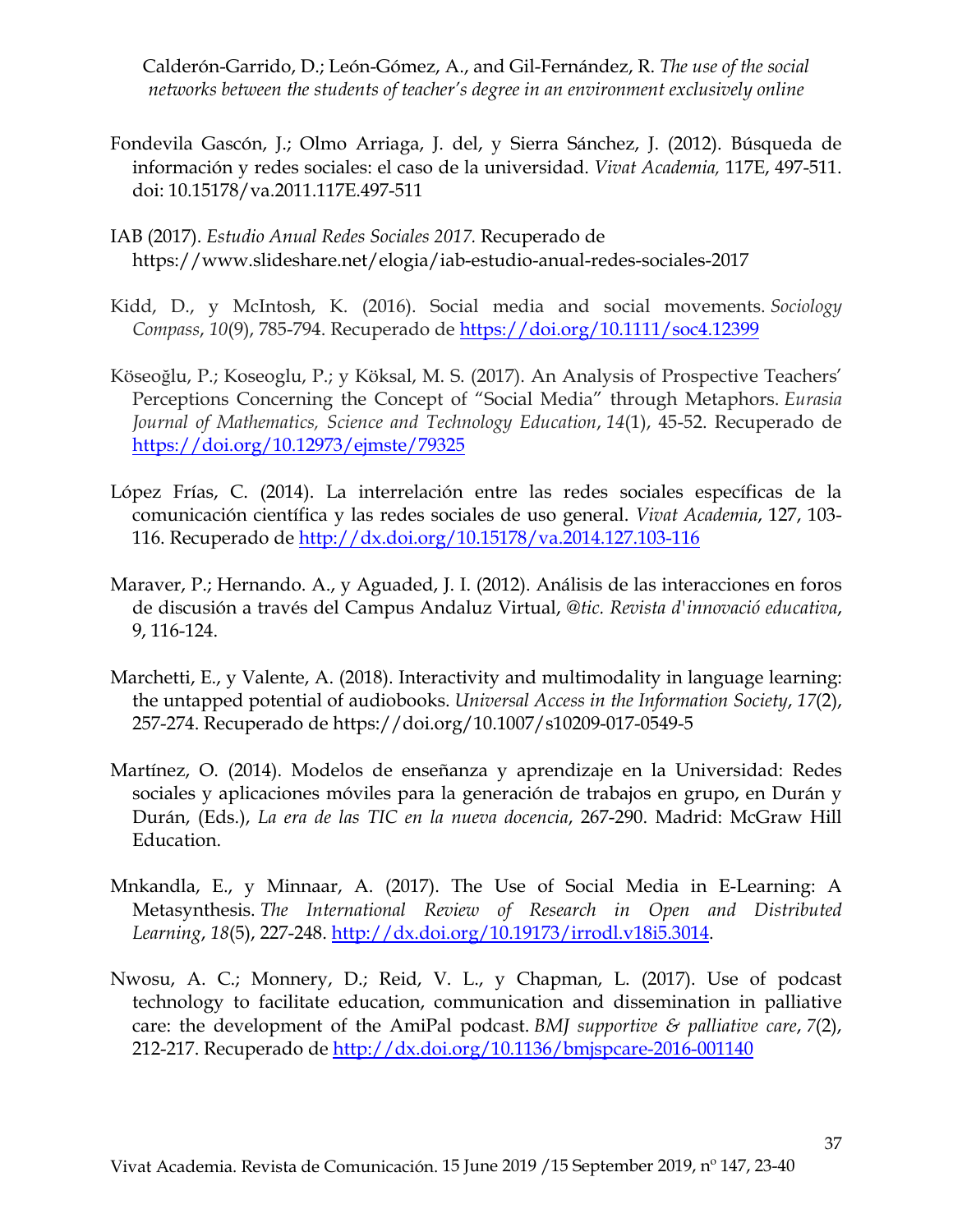- Rodríguez Villalobos M. C., y Fernández Garza, J. Uso del recurso de contenido en el aprendizaje en línea: YouTube. *Apertura*, 9.1, 22-31. <http://dx.doi.org/10.18381/Ap.v9n1.1018>
- Salas Rueda, R. I.; Lugo García, J. L., y Ruiz Silva, H. F. Perspectivas de los estudiantes sobre el uso de redes sociales en el proceso educativo superior, *Vivat Academia*, 139, 53-66. Recuperado de https://doi.org/10.15178/va.2017.139.53-66
- Serrano Puche, J. (2013). Vidas conectadas: tecnología digital, interacción social e identidad*. Historia y Comunicación Social*, 18, 353-364.
- Siemens, George (2004). Conectivismo: Una teoría de aprendizaje para la era digital. Recuperado de [https://docs.google.com/document/d/1ZkuAzd](https://docs.google.com/document/d/1ZkuAzd-x1l9lDgcC1E_XSmPTOk6Gu1K2SEvXtduG3gc/edit)[x1l9lDgcC1E\\_XSmPTOk6Gu1K2SEvXtduG3gc/edit](https://docs.google.com/document/d/1ZkuAzd-x1l9lDgcC1E_XSmPTOk6Gu1K2SEvXtduG3gc/edit) [Traducción D. Leal (2007).
- Sloep, P., y Berlanga, A. (2011). *Redes de aprendizaje, aprendizaje en red*. Comunicar, 37- XIX, 55-64.
- Tang, Y.; Wen, L. L., y Wei, G. W. (2017). Approaches to multiple attribute group decision making based on the generalized Dice similarity measures with intuitionistic fuzzy information. *International Journal of Knowledge-based and Intelligent Engineering Systems*, *21*(2), 85-95. Recuperado de https://doi.org/10.3233/KES-170354
- Tirado Morueta, R., y Martínez Garrido, J. M. (2010). Creando comunidades virtuales de aprendizaje: análisis del progreso de las interacciones. En Coll, C. y Falsafi, L. (Eds.) *Identidad y Educación* [Monográfico], *Revista de educación*, 353, 297-328.
- Tourón , J.; Martín Rodríguez, D.; Navarro Asencio, E., e Iñigo Mendoza, V. (2018). Validación de constructo de un instrumento para medir la competencia digital docente de los profesores (CDD). *Revista Española de Pedagogía*, *76*(269), 25–54. doi: 10.22550/REP76-1-2018-02
- Wamuyu, P. K. (2018). Leveraging Web 2.0 technologies to foster collective civic environmental initiatives among low-income urban communities. *Computers in Human Behavior*, *85*, 1-14. Recuperado de<https://doi.org/10.1016/j.chb.2018.03.029>

### **AUTHORS**

### **Diego Calderón Garrido**

Doctor in History of Art from the University of Barcelona, graduated in Modern Music and Jazz, professor at the Faculty of Education of the International University of La